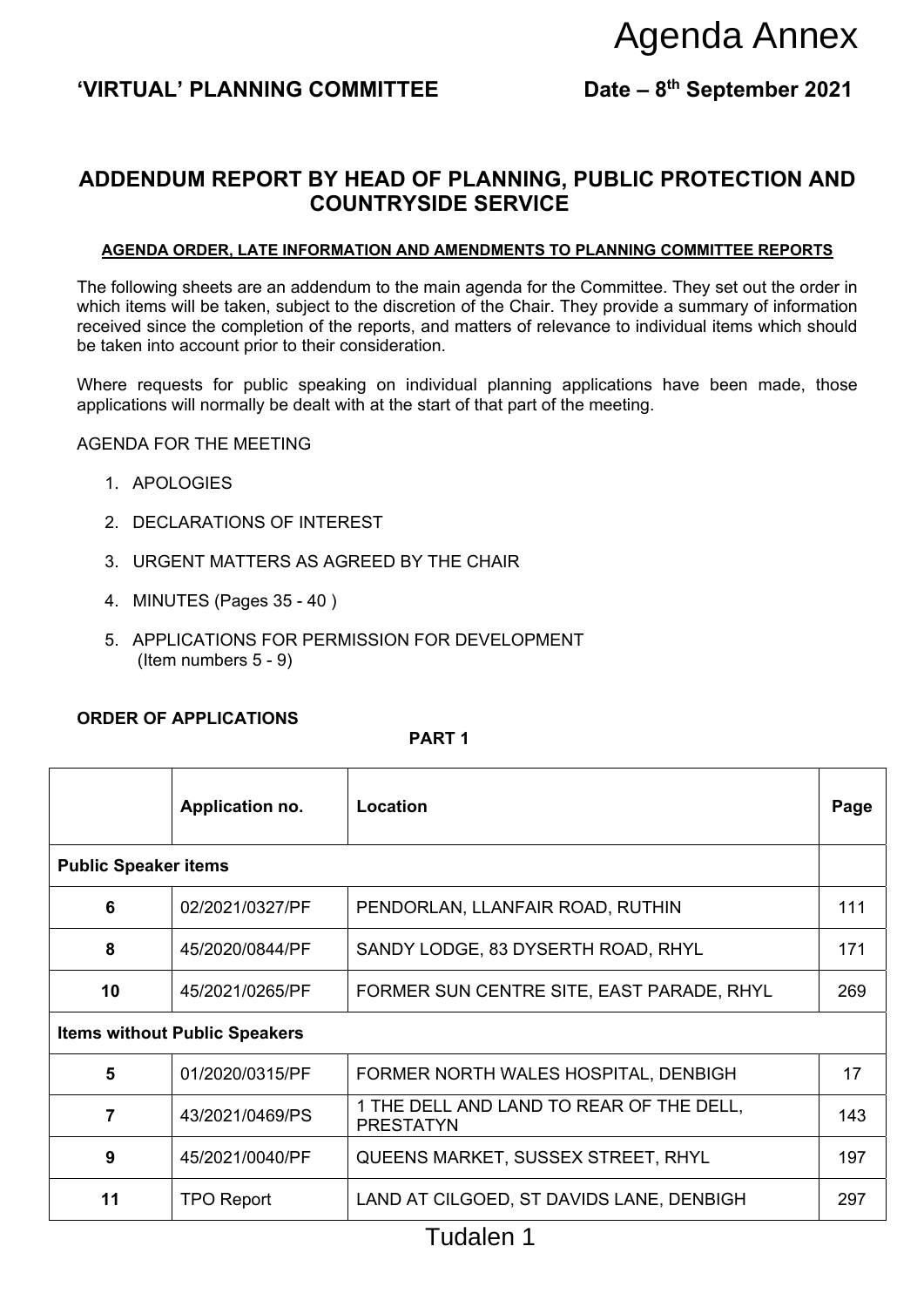# **PUBLIC SPEAKER ITEMS**

 **Item No.6 - Page 111** 

**Code No.** 02/2021/0327/PF **Location:** PENDORLAN, LLANFAIR ROAD, RUTHIN **Proposal:** Erection of extensions and alterations to dwelling including construction of retaining walls, front block wall and excavation works to form level front parking area including removal of front hedge (partly retrospective

LOCAL MEMBERS: Cllr Bobby Feeley, Cllr Huw Hilditch-Roberts, Cllr Emrys Wynne (c)

OFFICER RECOMMENDATION IS TO **GRANT** 

Public Speaker: Against – Alun Jones Public Speaker: For – Catrin Thomas

-----------------------------------------------------------------------------------------------------------------------------

#### **ADDENDUM REPORT:**

The application was subject to a Site Inspection Panel meeting at 9.30am on Friday 3rd September, 2021.

In attendance were: CHAIR – Apologies sent VICE CHAIR – Councillor Christine Marston LOCAL MEMBERS – Councillor Bobby Feeley, Councillor Huw Hilditch Roberts

GROUP MEMBERS – Plaid Cymru Group – Conservative Group – Councillor Peter Scott Labour Group – Independents -

COMMUNITY COUNCIL – Bob Ellis

The Officer present was Paul Griffin.

The reason for calling the site panel was to allow opportunity to view the site in relation to the neighbouring properties, and to consider the adequacy of the surrounding highway infrastructure, and the trees within the site.

At the Site Inspection panel meeting, Members considered the following matters:

- 1. The detailing of the proposal.
- 2. The relationship of the site to neighbouring properties.
- 3. The character of the area.

# Tudalen 2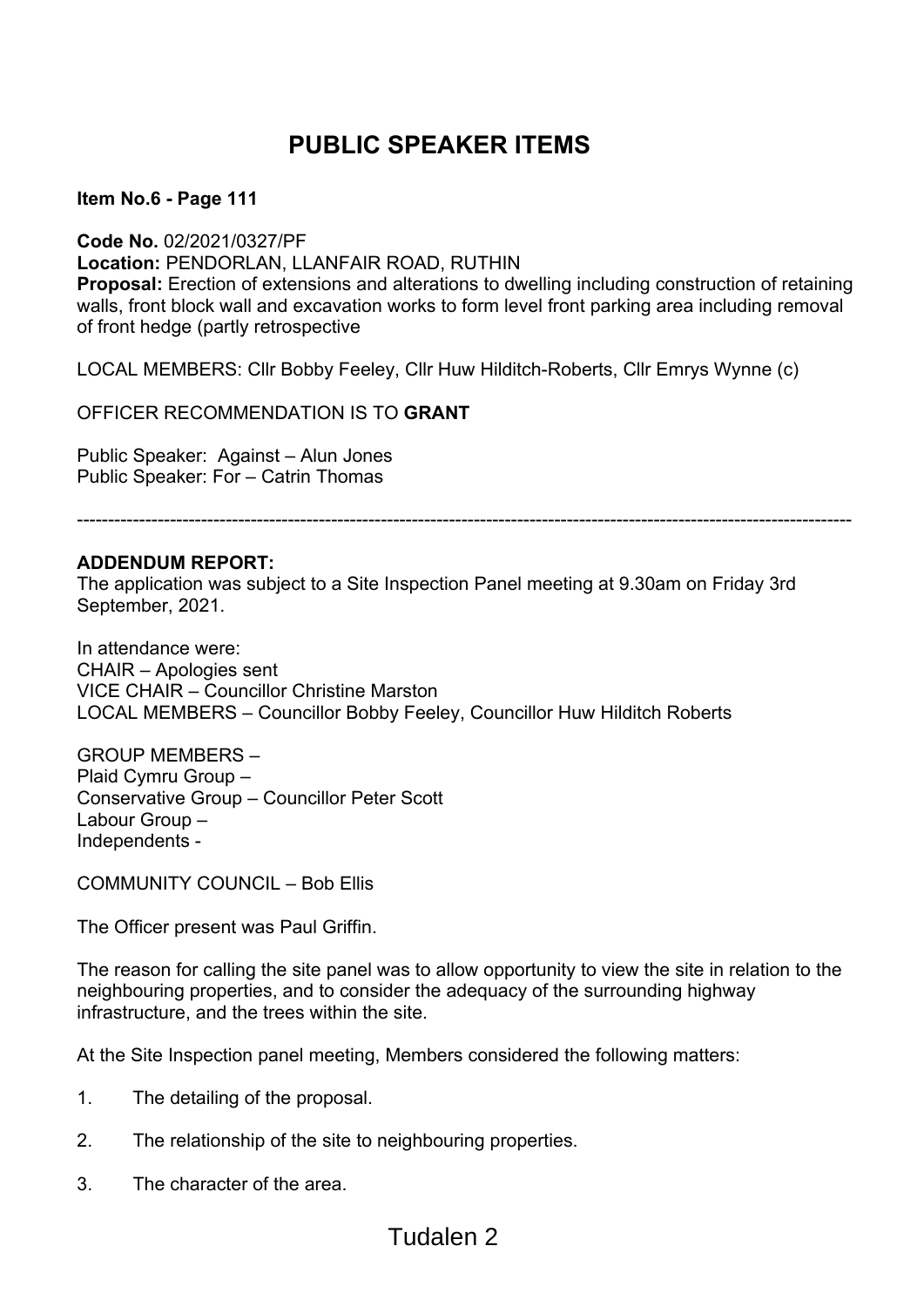In relation to the matters outlined:

1. The Officer showed members the site, explaining the positioning of the proposed extensions indicating approximate dimensions, and the proposed landscaping.

2. The site panel considered the detailing of the proposed extensions, taking time to consider the height of the extensions in relation to the surrounding properties, the location of windows, and the separation distances to neighbouring dwellings.

3. The site panel observed the character of the area and other developments within the vicinity.

**LATE REPRESENTATIONS**: An additional letter has been received from Mr Alun Jones in relation to the details within the report, and some discrepancies in the stated dimensions.

**OFFICER NOTES:** Officers confirm that the approximate dimensions for the single storey extension are 2800mm (2.8m) to the eaves, 3750mm (3.75m) to the ridge and 4250mm (4.25m) to the top of the roof lights.

### **Item No.8 - Page 171**

**Code No.** 45/2020/0844/PF

**Location:** SANDY LODGE, 83 DYSERTH ROAD, RHYL

**Proposal:** Alteration and adaptation of existing nursing home to include extension of two additional bedrooms on the first floor, two fire escape stair enclosures and entrance canopy

LOCAL MEMBERS: Cllr Brian Blakeley, Cllr Brian Jones (c), Cllr Cheryl Williams

OFFICER RECOMMENDATION IS TO **GRANT** 

Public Speaker: Against – Tim Carty Public Speaker: For – John Horden

#### ----------------------------------------------------------------------------------------------------------------------------- **ADDITIONAL INFORMATION:**

Members will recall the determination of this application was deferred at the last planning committee (July 21) at the request of Cll Brian Jones. He requested a further site panel meeting be arranged specifically to assess the proposed development from a neighbouring dwelling at 9 Cae Grufydd. Officers duly wrote to the residents of 9 Cae Grufydd to request access to the property to enable the requested assessment of impacts to be made. This correspondence was also followed up by a call to the property by an Officer to clarify the site panel arrangements. The property owner was not aware of the site panel meeting and did not want it to go ahead as planned.

A previous site panel meeting had taken place, however, prior to the July 21 Planning Committee. For reference a copy of that addendum report is included here:

### **Addendum report**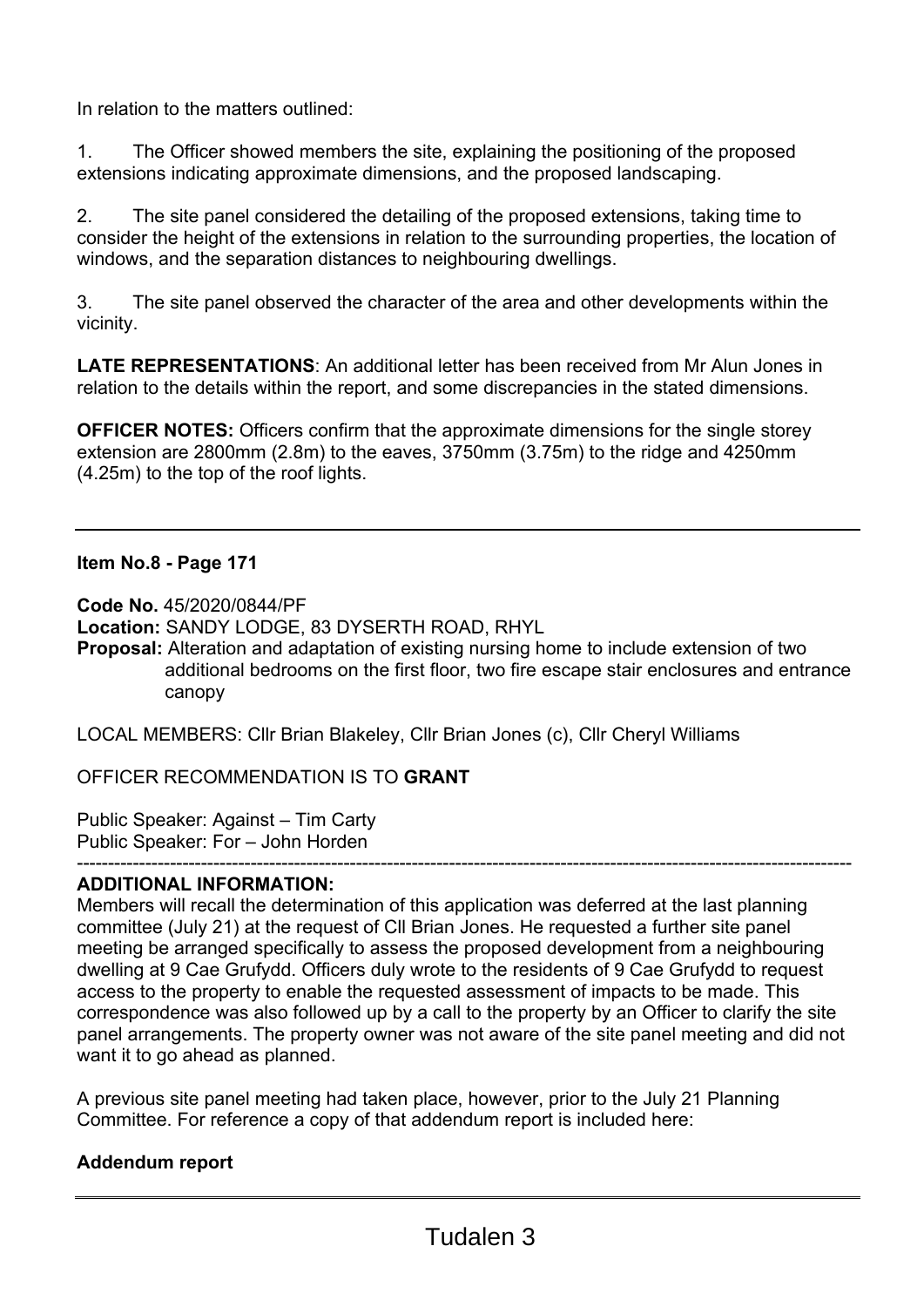The application was subject to a Site Inspection Panel meeting at 3.30pm on Thursday 8th July 2021.

In attendance were: CHAIR – Councillor Joseph Welch VICE CHAIR – Councillor Christine Martston LOCAL MEMBER – Councillor Brian Jones, Councillor Brian Blakeley, Councillor Cheryl Williams

GROUP MEMBERS – Conservative group – Councillor Ann Davies Independent group - Councillor Labour group – Councillor Ellie Chard Plaid Cymru Group – Councillor Paul Penlington

COMMUNITY COUNCIL – Rhyl Town Council – Councillor Win Mullen-James

The Officer present was Paul Mead.

The reason for calling the site panel was for Members to observe the elements of the proposed development and relationships between the development and neighbouring sites.

At the Site Inspection panel meeting, Members considered the following matters:

- 1. The detailing of the proposals and the background to the application.
- 2. The relationship with neighbouring properties and site characteristics.
- 3. Representations received on the application.

In relation to the matters outlined:

1. Members were shown the submitted plans and observed the detailing thereon. The panel walked around the perimeter of the existing building. Members noted the location of the proposed 2no. enclosed stairwells, the proposed front timber canopy and the rear first floor extension. It was emphasised to the Members that the use of the building and any on-going internal refurbishments were not material factors to the planning application before them.

2. Members noted the access point into the site and all boundary treatments. Members noted the location of an existing Children's Day Nursery to the east, a large subdivided residential property and annex accommodation to the west and the gable wall (no windows) of a dwelling to the south. Members noted several mature and semi-mature trees within the site along with high boundary walls to perimeters.

3. The Planning Officer outlined the basis of representations received on the application.

### **LATE REPRESENTATIONS:** None

**OFFICER NOTES:** None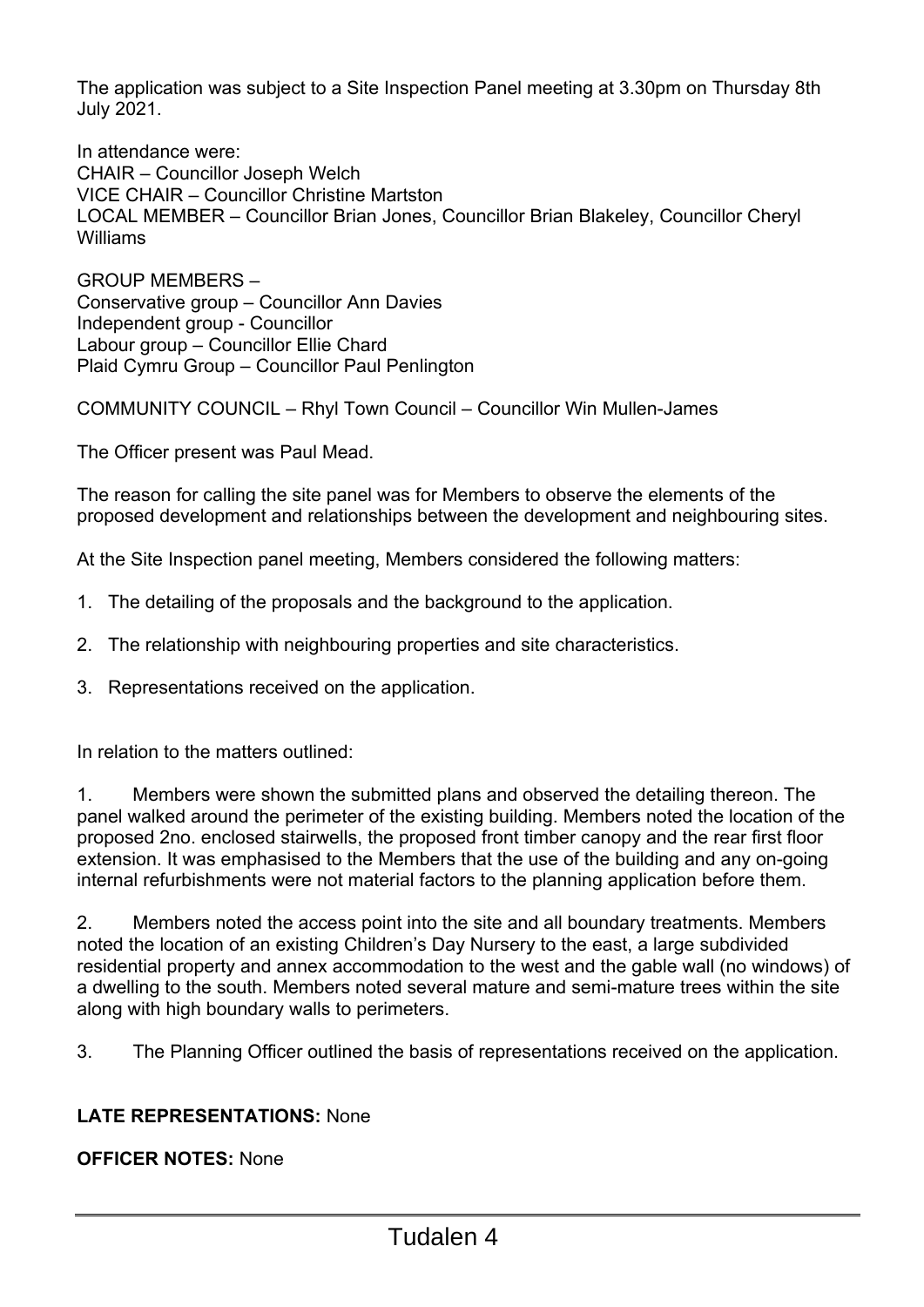### **Item No.10 - Page 269**

**Code No.** 45/2021/0265/PF **Location:** FORMER SUN CENTRE SITE, EAST PARADE, RHYL **Proposal:** Change of use of land to "SkyFlyer Balloon" tourist attraction including the installation of concrete platform, mounted winch and associated "Skyflyer Balloon" and basket, siting of toilet and reception buildings, landscaping and associated works

LOCAL MEMBERS: Cllr Barry Mellor, Cllr Tony Thomas (c)

OFFICER RECOMMENDATION IS TO **GRANT** 

Public Speaker: For – Sean Taylor (Applicant)

-----------------------------------------------------------------------------------------------------------------------------

**LATE REPRESENTATIONS:** None

**ADDITIONAL INFORMATION:** None

**OFFICER NOTES:** None

# **ITEMS WITHOUT PUBLIC SPEAKERS**

**Item No.5 - Page 17** 

**Code No.** 01/2020/0315/PF

**Location:** FORMER NORTH WALES HOSPITAL, DENBIGH

**Proposal:** Conversion, restoration, part demolition and adaptation of main range listed buildings to residential use (34 dwellings); demolition of Nurses Home, Mortuary, Isolation ward, Aled ward and former gasworks buildings; and development of land within the hospital grounds for mixed use as enabling development, including up to 300 no. residential units and up to 1114 square metres of business units (comprising a mix of A1, A2, A3, B1, C1, C2, C3, D1 and D2 uses); siting of the Denbigh Cricket Club; and construction of access, drainage and associated works.

LOCAL MEMBERS: Cllr Geraint Lloyd-Williams, Cllr Glenn Swingler

OFFICER RECOMMENDATION IS TO **GRANT** 

### **LATE REPRESENTATIONS:** None

**OFFICER NOTES:** Members will note that Officers arranged an informal Member Briefing on this planning application at 1.30pm on Wednesday 1<sup>st</sup> September. Given the level of detail Tudalen 5

-----------------------------------------------------------------------------------------------------------------------------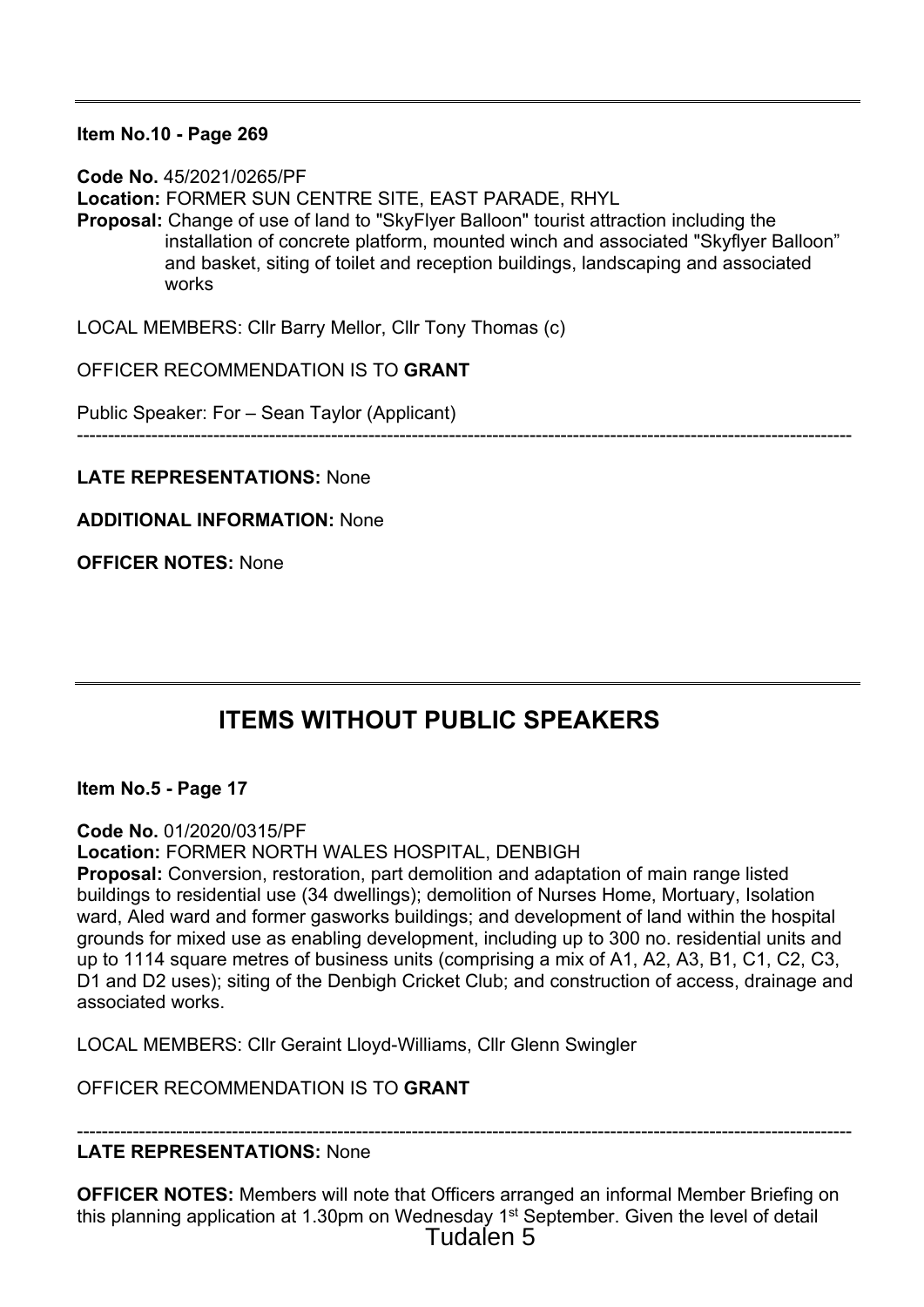within the main report and the complexities of the scheme Officers felt a factual briefing was necessary to enable Members to fully understand the scheme and ask relevant questions of **Officers** 

Cllr Rhys Thomas subsequently wished for the following issues to be considered by Committee and apologised for not being able to attend the actual Planning Committee meeting.

*"Please bear in mind the points which I made then and would probably have made again at the Planning Committee.* 

*Please take into account:-* 

*1. the housing needs assessment for Denbigh.* 

*2. the current house building at Cae Topyn and Cae Felin together with the proposed development of 115 houses at Lodge Farm next to Ysgol Pendref.* 

*3. the effect of the sudden population growth on Welsh language and culture over the next 10 years.* 

*4. the pressure on roads, education and medical services in Denbigh. There is therefore a need for some of the hoped for funding from the NW growth deal could be used to alleviate the pressures on the existing roads, schools and health and social services that this development will cause.* 

*5. the imbalance that this windfall site creates for the new LDP which estimated low growth for the lifetime of the new LDP once current development sites are taken into consideration. 300 new properties in Denbigh is close to the total number to all the new homes required in the whole county for 3 years if I remember correctly.* 

*I fully realise that not all 300 will be built at the same time but it will still affect the county strategy and means that other smaller developments in other parts of Denbigh and the whole county will need to be refused on the grounds that this site is receiving precedence."* 

### **Item No.7 - Page 143**

**Code No.** 43/2021/0469/PS

**Location:** 1 THE DELL AND LAND TO REAR OF THE DELL, PRESTATYN **Proposal:** Variation of condition no. 2 of planning permission code no. 43/2018/0900 to permit amendments to the siting of the residential apartment block and raising of the finished floor level

LOCAL MEMBERS: Cllr Hugh Irving and Cllr Tina Jones (C)

OFFICER RECOMMENDATION IS TO **GRANT** 

-----------------------------------------------------------------------------------------------------------------------------

**LATE REPRESENTATIONS:** Additional correspondence has been received from the Chair of Planning of Prestatyn Town Council (Linda Muraca).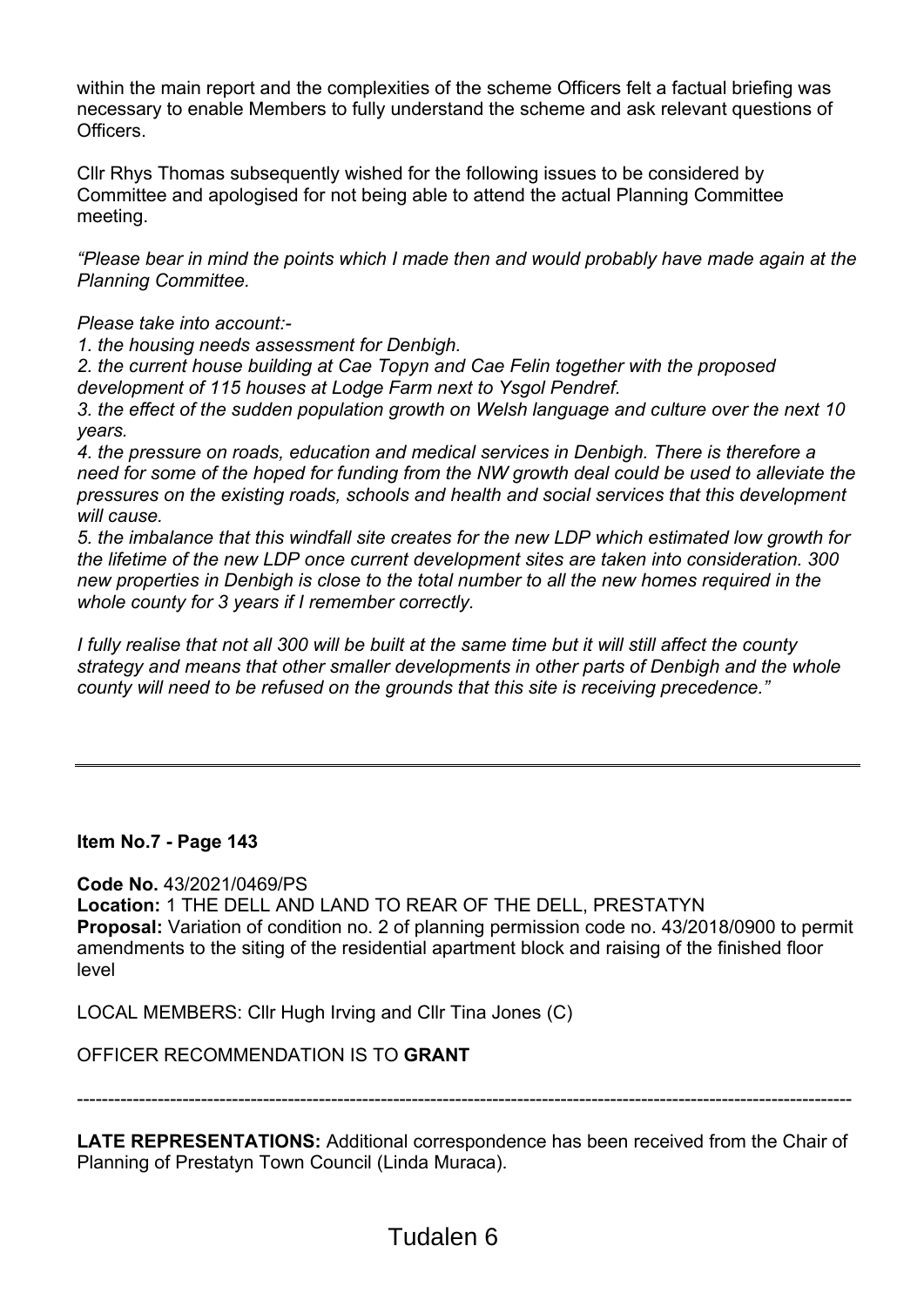The correspondence repeats concerns previously raised relating to impact on amenity of the area and adjoining properties, flood risk, loss of open land, loss of natural habitat, and conflicts with well-being policies. The town councillor stressed that the original decision to grant should not have been made and that the building should be located elsewhere. In addition any required changes to the design of the building were unacceptable.

**OFFICER NOTES:** It is considered that the main Officers report adequately addresses any relevant late representations to the application under consideration.

### **Item No.9 - Page 197**

**Code No.** 45/2021/0040/PF

**Location:** QUEENS MARKET, SUSSEX STREET, RHYL

**Proposal:** Hybrid Planning application (Full details and outline) for the redevelopment of 0.93ha of land known as Queens Market,incorporating the following elements:Full Details:- Demolition of the Bright Spot building on the corner of West Parade and High Street-Demolition of 2-6 High Street- Erection of Food and Market Hall - Erection of multi- purpose events space- Erection of electrical substation- Retention and refurbishment of Queens Chambers Building fronting Sussex Street- Retention of the existing temporary car park on Queen Street- Provision of some temporary and permanent hard/soft landscaping. Outline: Development of Class C3 (residential apartments), Class A1(retail), Class A2 (financial and professional), Class A3 (food and drink), Class B1 (Offices), Class D1 (non-residential), Class D2 (assembly and leisure) . All detailed matters for these elements are reserved for future applications

LOCAL MEMBERS: Cllr Pat Jones and Cllr Pete Prendergast (c)

OFFICER RECOMMENDATION IS TO **GRANT** 

-----------------------------------------------------------------------------------------------------------------------------

### **LATE REPRESENTATIONS:**

NRW - Response received to updated FCA (prepared by Mott Macdonald, dated August 2021, referenced 100103880|001|B).

NRW advise that that the correct data has been used to inform the FCA Addendum and the proposed finished floor levels are to be raised. The finished floor levels are to be set at 7.06mAOD for P01, P02 and P03 and 7.04mAOD for P04 and P05 and it has been demonstrated that there will be no impact to flood risk elsewhere.

NRW are satisfied that the proposed development complies with TAN15 and have removed their original concerns subject to the FCA Addendum being included in the 'approved list of plans / documents' condition within the decision notice should consent for the project be granted.

### **OFFICER NOTES:**

Members will note condition no. 15 which requires the development to be carried out in accordance with the FCA and suggested floor levels within.